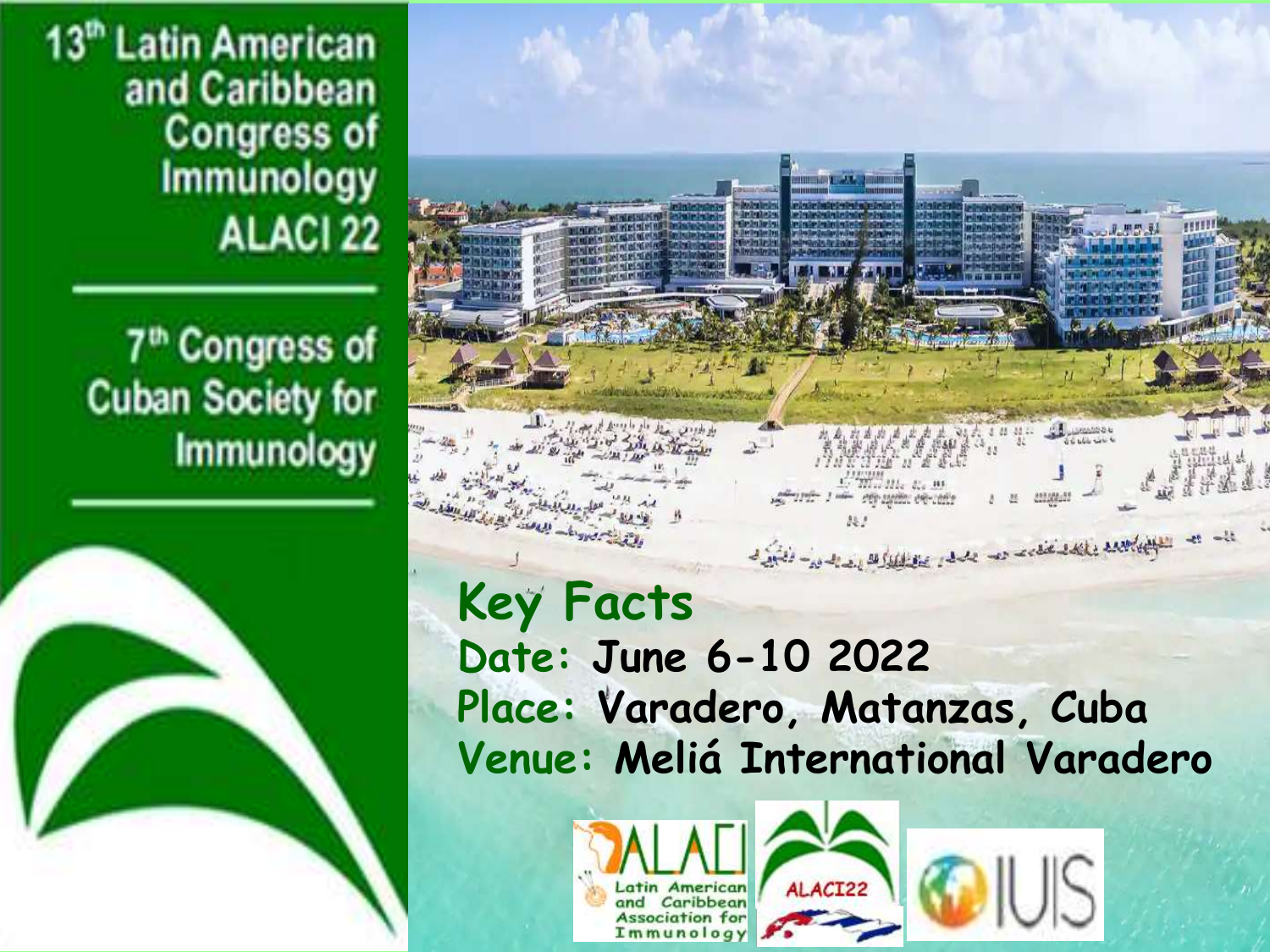# **General information**

# **Welcome**

**The 13th Latin American and Caribbean Congress of Immunology (ALACI22) offers a unique trans-disciplinary platform for basic, translational, and clinical scientists, in particular to those young ones to meet with globally famous key opinion Immunology leaders.**

**ALACI22 will be also a valuable opportunity for Latin American and Caribbean immunologists to interchange their experiences in the control of the COVID-19 pandemic, where Immunology have been a pivotal science.**

**ALACI22 is hosted by the Cuban Society for Immunology with his 7th National Congress**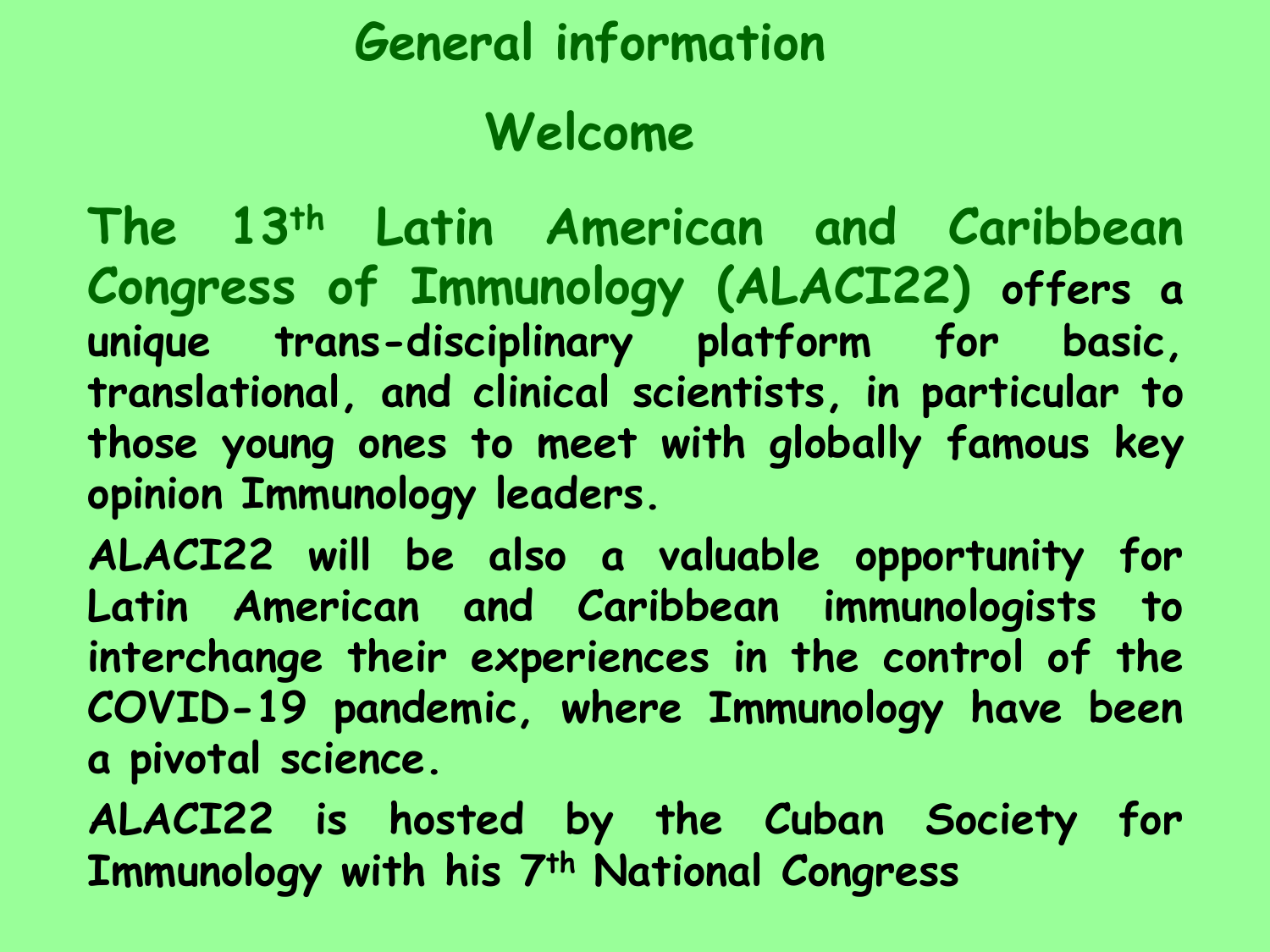### **Steering Committee**

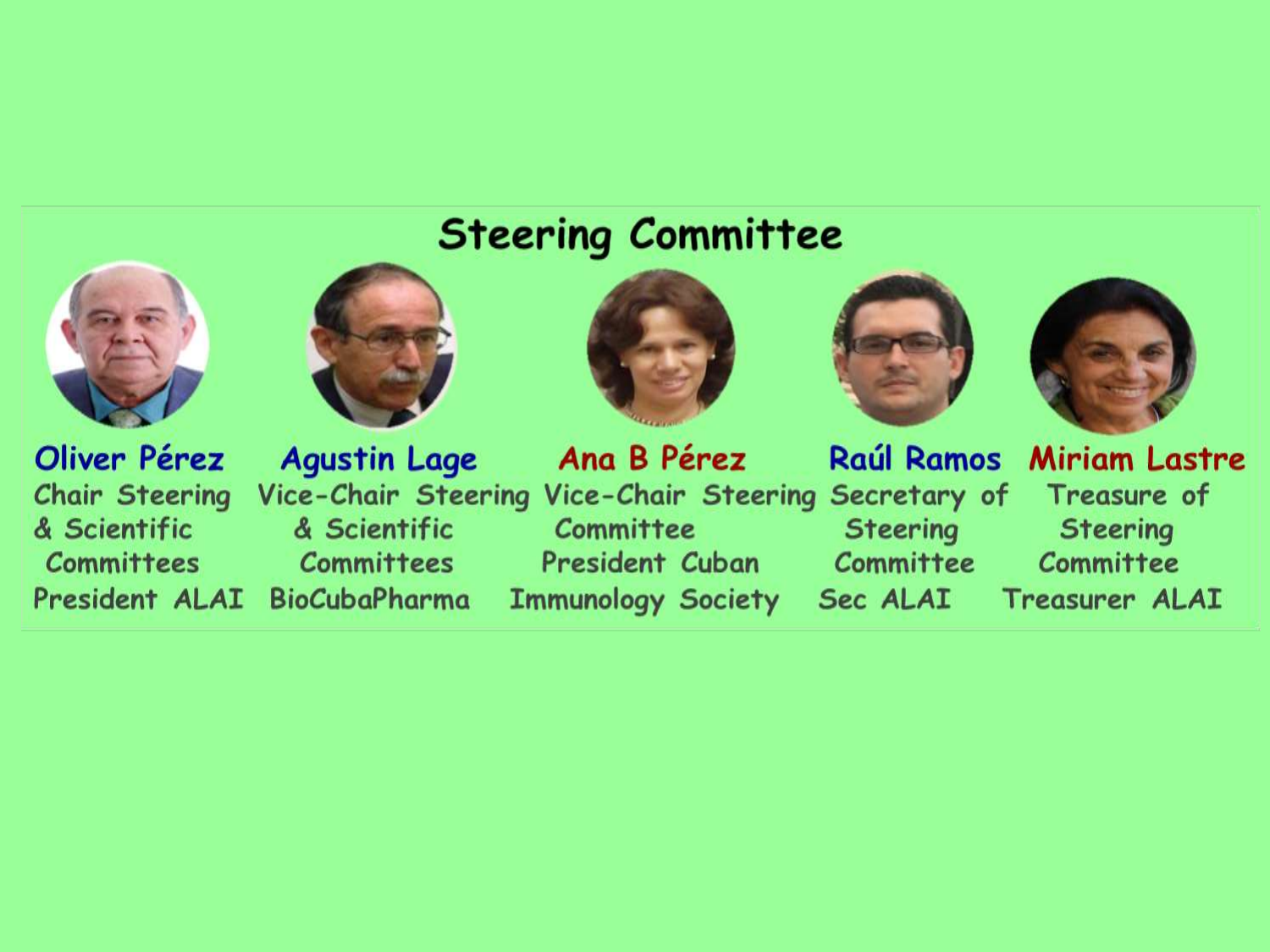### **Advisors to Scientific Committee**











**Emilio Malchiodi Leopoldo Santos Pablo Engels Guadalupe Guzmán Consuelo Macías Vice President ALAI Past President Barcelona Head Virology IPK Director IHI**













**BIOMED Cuba**



**Niels Hellings Alexander Batista**





**Tania Crombet Analia Treviani Cuba Argentina**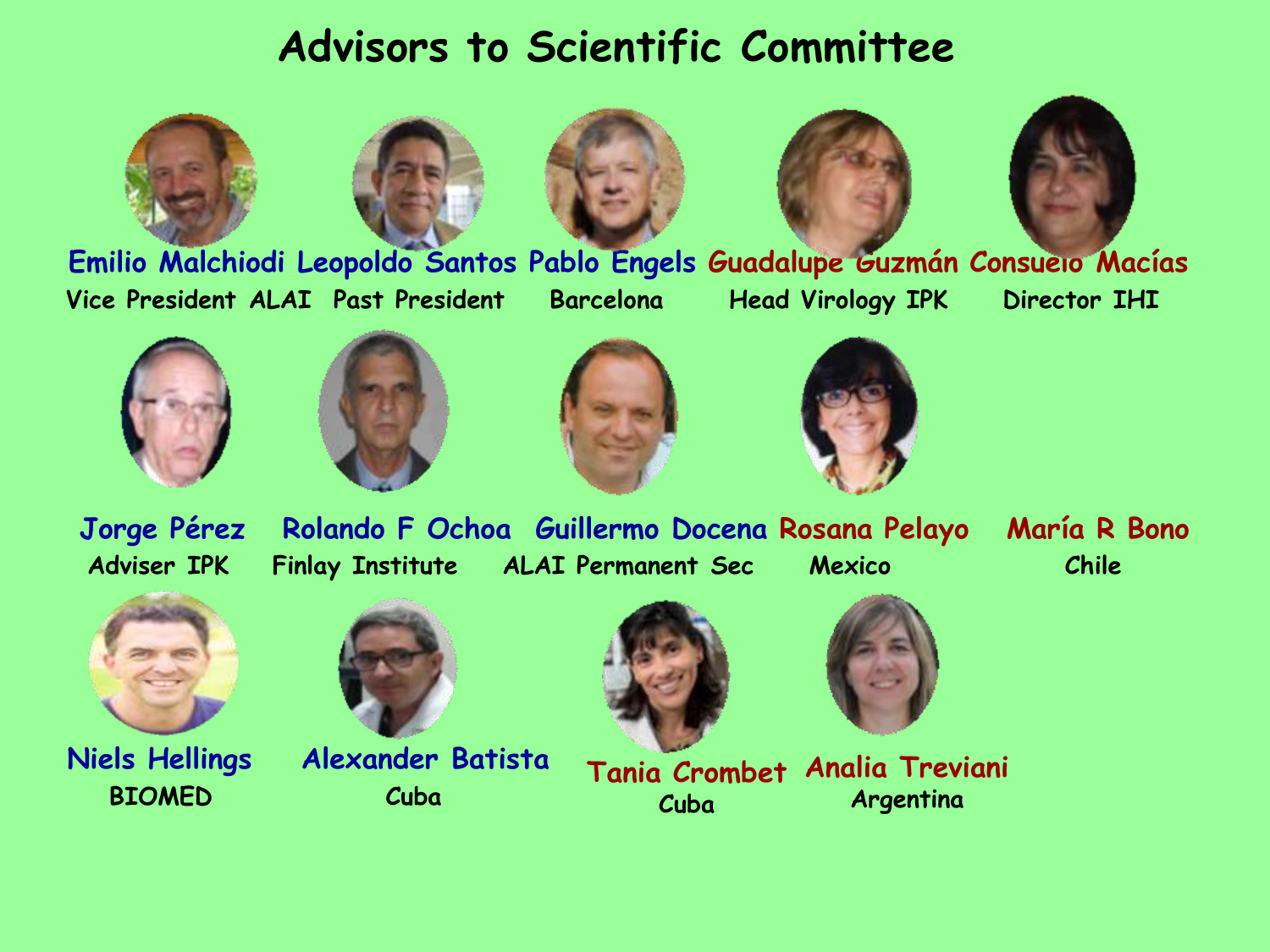### **National Organizing Committee**





**Belkis Romeu**



**María E Faxas Alexis Labrada Laura M Reyes**





**Yaimé J González Maytee Mateo Orlando Serrano**



**Bárbara Avelló Ismael Capote**







**Irma Vega**

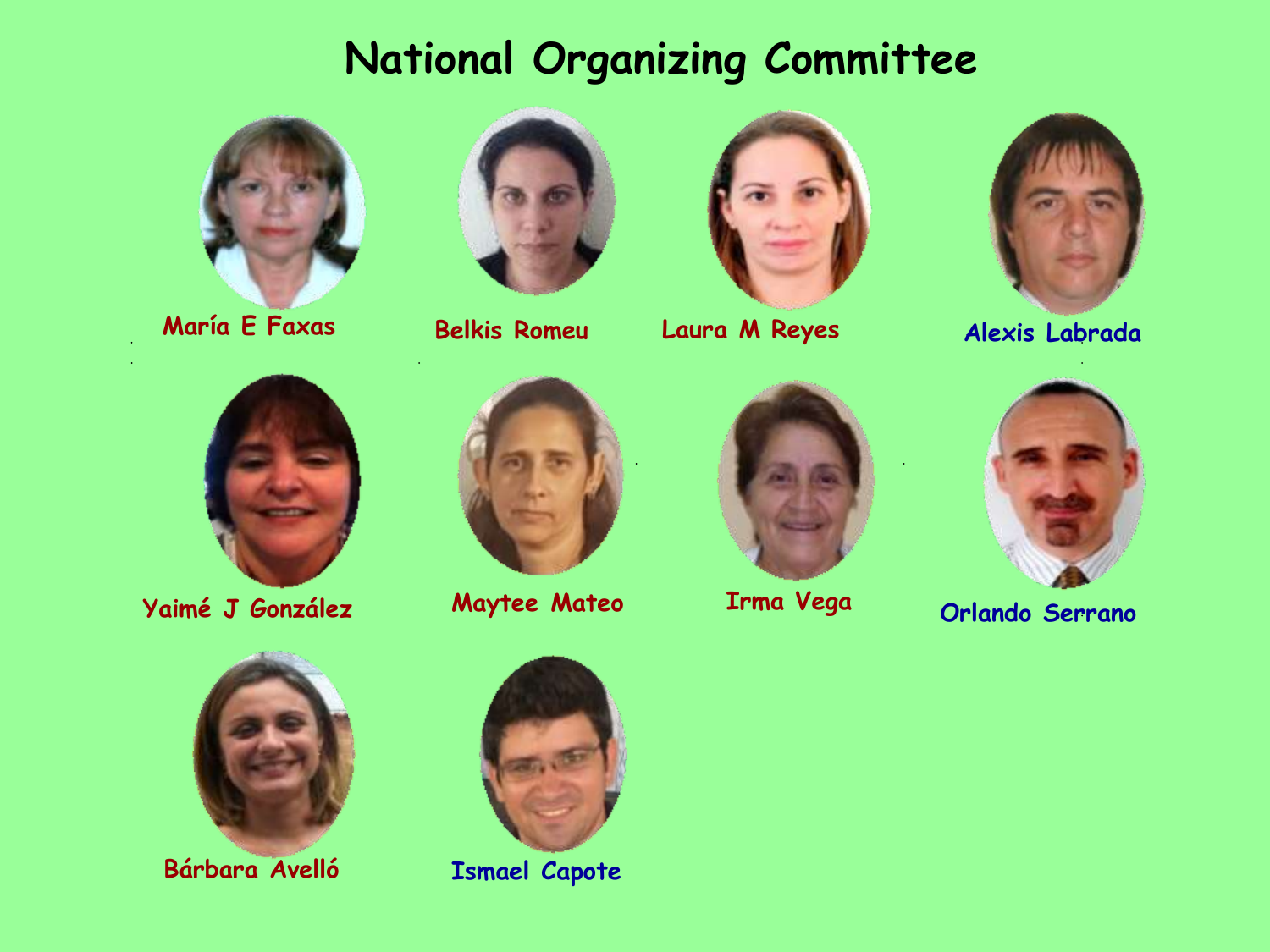### Scientific Committee













Virginia **Rivero** Argentina

Norberto **Zwirner** 

Sergio José C Costa **Alves Filho Brazil** 

J Miguel Guzmán **Bolivia** 

Karina Pino Chile









Luis F García Colombia



Celia Fernández

**Beatriz** Sierra

José A **Enciso** 





Juan A Wong Perú



Héctor **E** Guidos **El Salvador** 



Karla J Lange Guatemala



Karla **Borjas Honduras** 



Fernando Chirlo **LAMIG**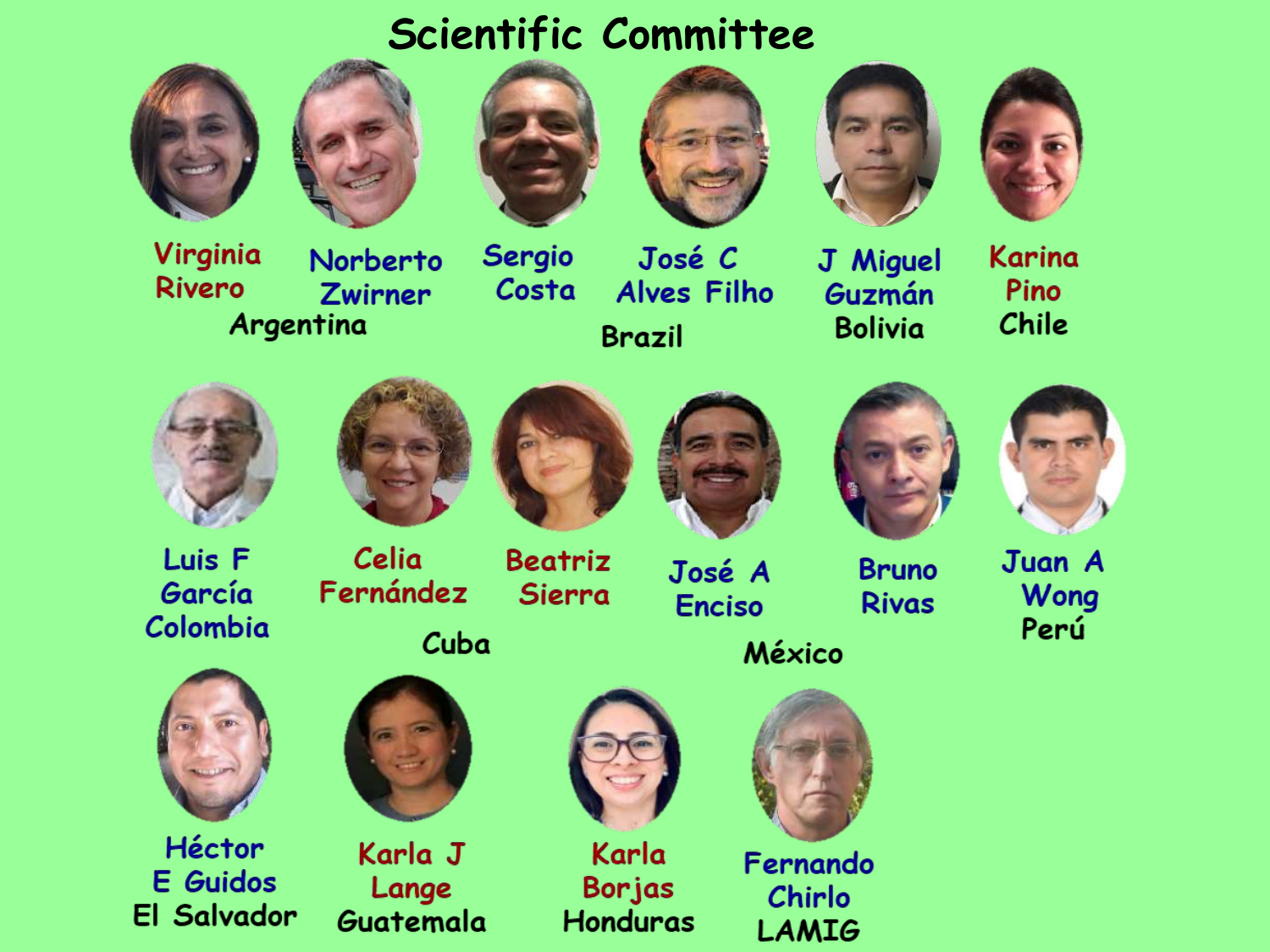**ALACI is the Latino American and Caribbean Federation of the International Union of Immunology Societies (IUIS), along with the European Federation of Immunological Societies (EFIS), Federation of African Immunological Societies (FAIS), Federation of Immunological Societies of Asia-Oceania (FIMSA). In North America there are two other Societies of Immunology that are also members of IUIS (American Association of Immunologists (AAI) and Canadian Society of Immunology (CAI)).**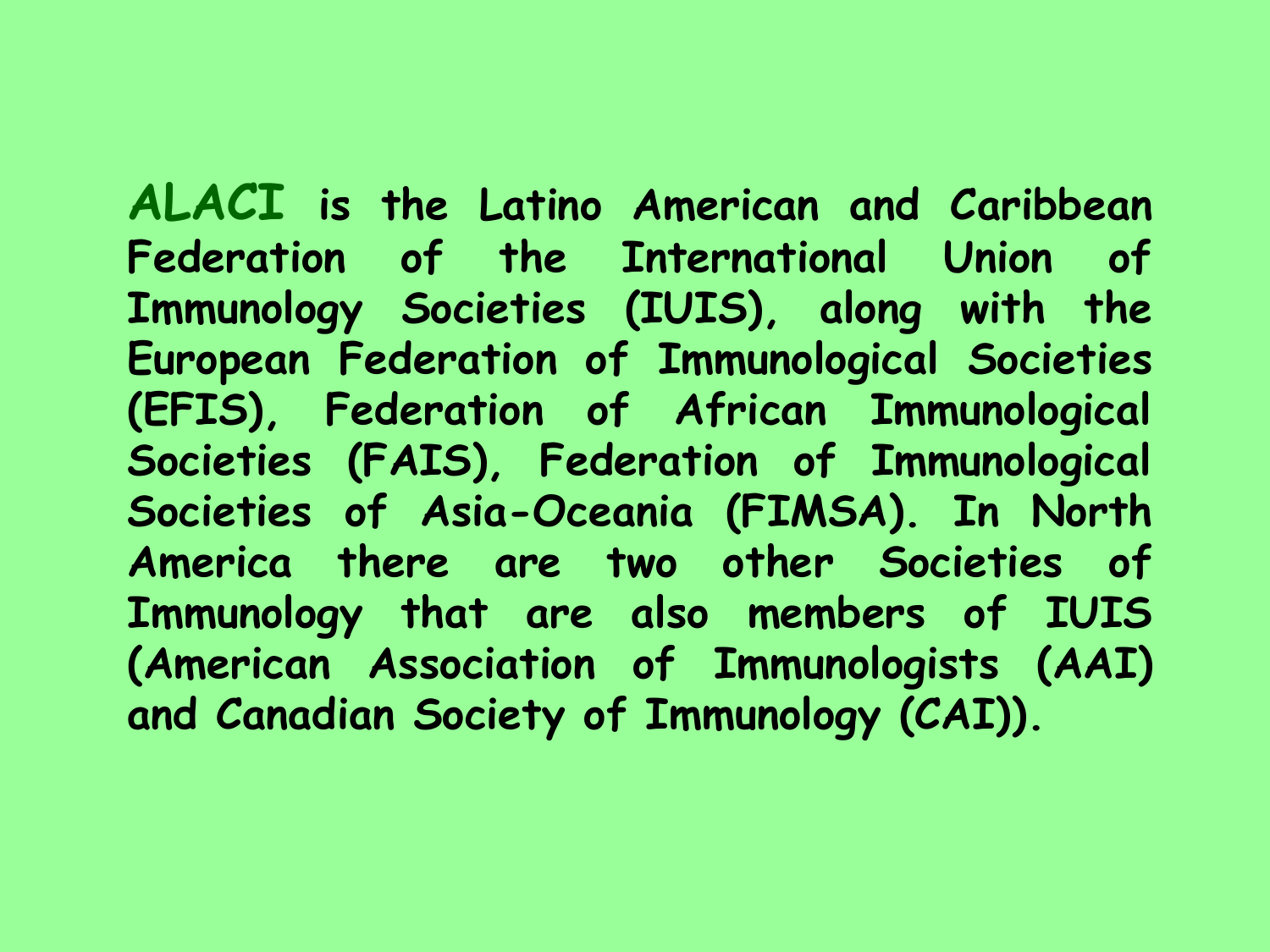**Congress contacts**

**General Inquiries: Oliver Pérez Email: oliverperezmartin@gmail.com Phone +53 7 3849242**

**Hotel and land transport Reservations: Ailyn Guevara and Roldan Leyva Email: cb¡ntb1.eventos@havanatur.cu eventos@havanatur.cu Phone +53 7 204 7412 +53 7 5 2680138 Abstract submission:**

**Email: alaci21abstract@gmail.com**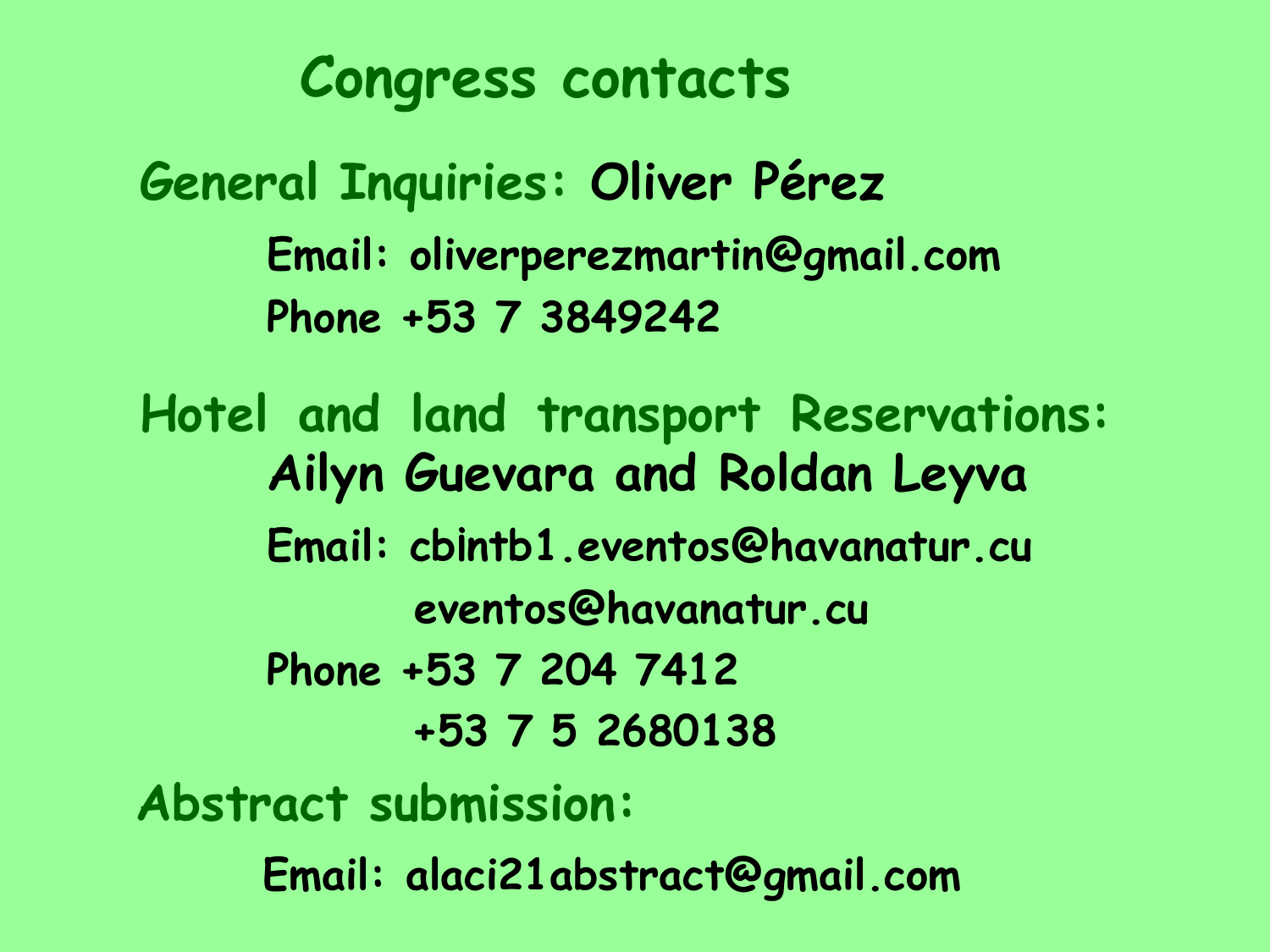### **Abstract Guidelines. Deadline: February 28th , 2022**

**1. The abstract text should be written:**

- **in English;**
- **in a single paragraph;**
- **in a structure format (background, aim, results and conclusions);**
- **in Time New Roman 12 points font and single spaced;**
- **with the title in bold and non-capital letters;**
- **with the affiliation referred in superscript numbers;**
- **with the presenting author´s underlined;**
- **with the presenter´s e-mail; and**
- **no more than 250 words (excluding title and affiliations).**
- **2.Submission fee (20 €) will be charged, in cash, at the time of Registration upon arrival to hotel venue. If the presenter of a submitted abstract cannot be at the meeting, a delegate can take his/her place but must also pay the submissions fee.**
- **3. Each delegate will be allowed to present just one abstract as 1st author.**
- **4.Abstracts will be submitted only by e-mail to: alaci21abstract@gmail.com**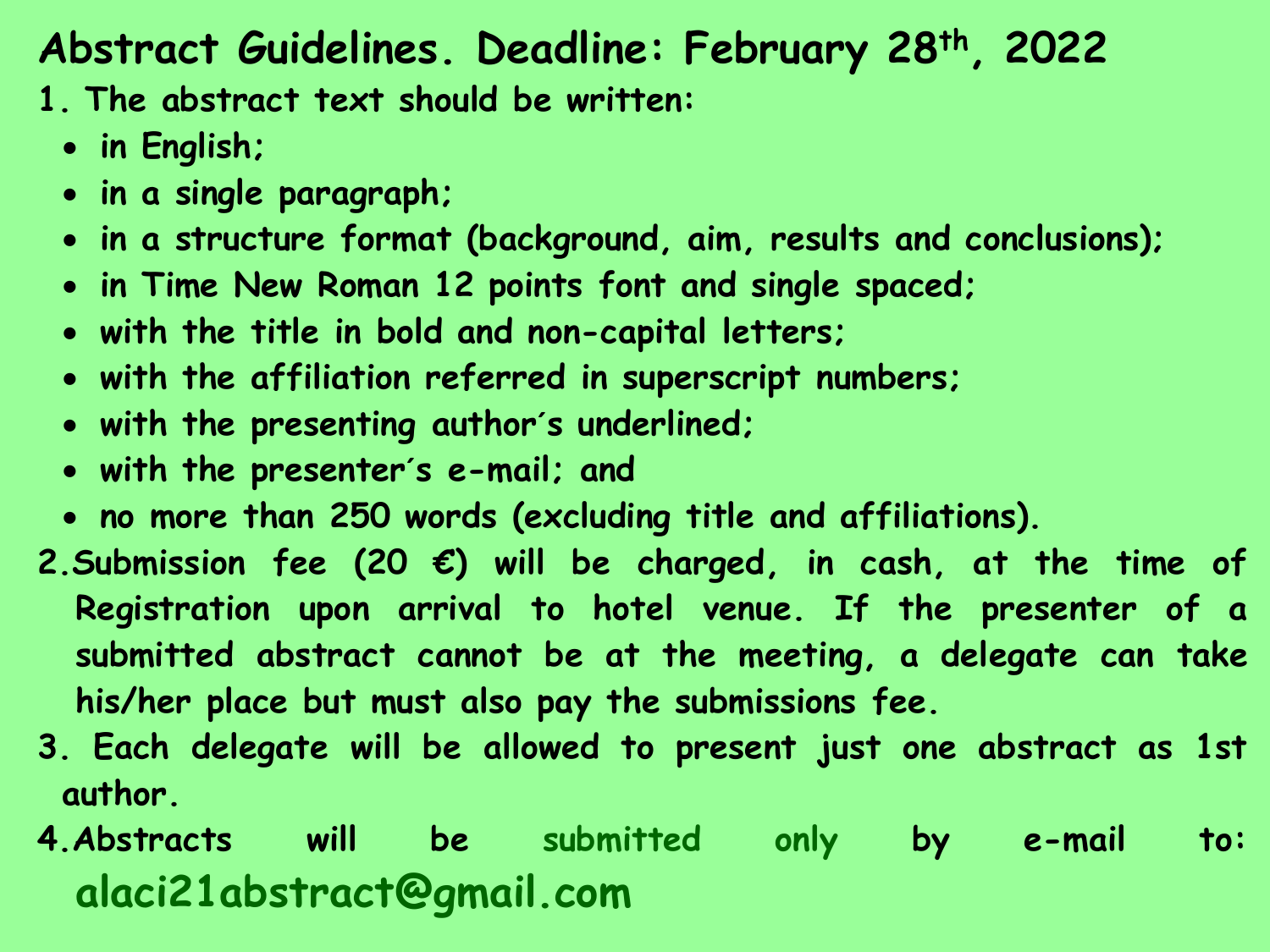# **Scientific Information**

**ALACI22 offers a unique trans-disciplinary platform for basic, translational and clinical scientists, in particular to those young ones, to meet with globally famous key opinion leaders.**

**The Congress scientific program is organized around three immunology core themes:**

| <b>Immunity</b> | <b>Immunology</b><br>and<br><b>Diseases</b> |  | <b>Interventions</b> |
|-----------------|---------------------------------------------|--|----------------------|
|-----------------|---------------------------------------------|--|----------------------|

**Nobel prizes, IUIS council and EFIS council members and Immunology leaders of Latin America and Caribe will be present.**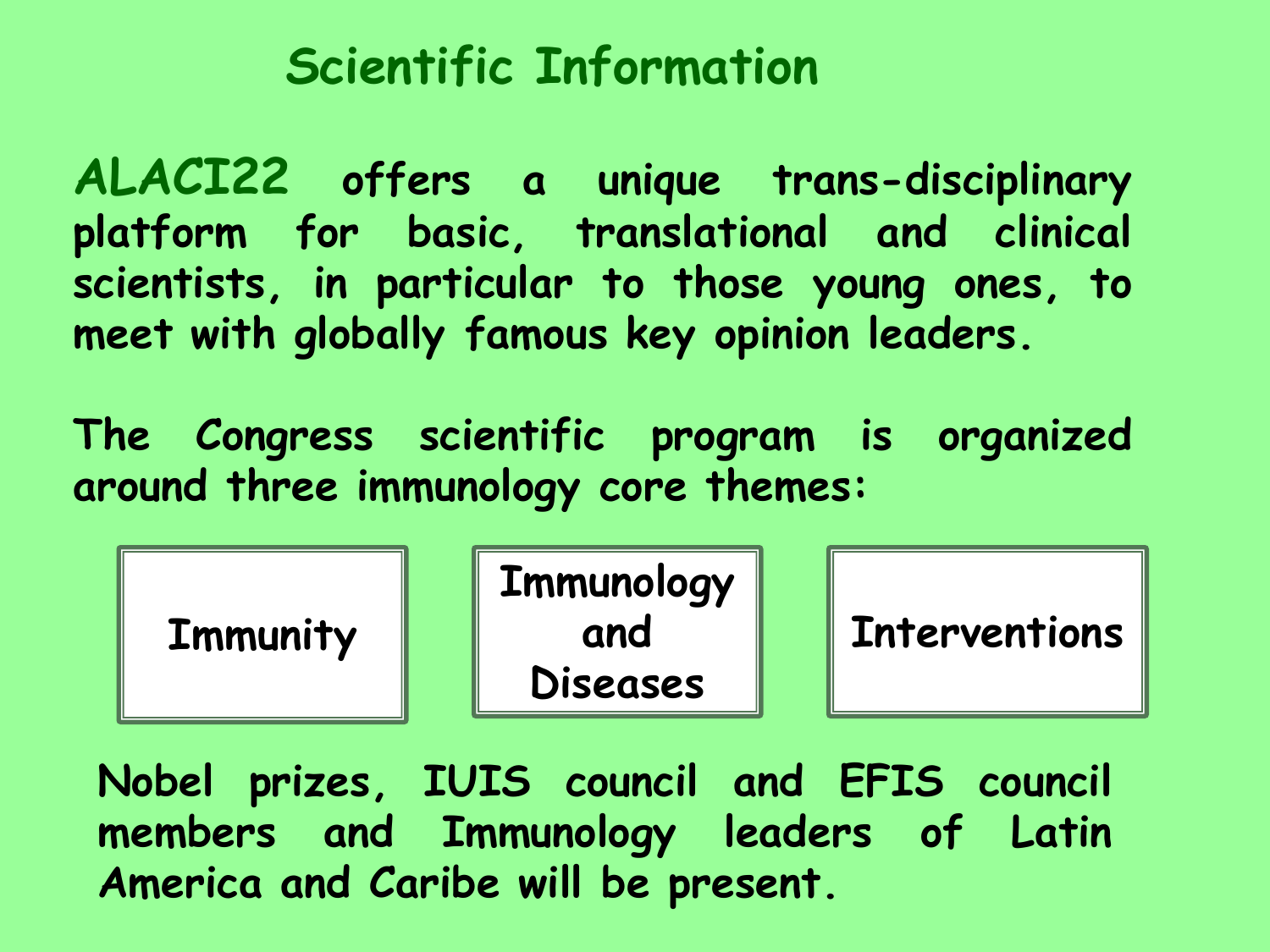# **Session Formats**

- **Keynotes addresses. The 45 minutes-long invited lectures from world-renowned experts in the field kick off the ALACI Congress and set the tone for the Congress by addressing major themes of interest to the society and its members.**
- **Invited Lectures. Invited lectures are sessions that feature 5 in-depth presentations of 20 minutes each. Featuring leading lecturers, these are some of the highlight sessions in the ALACI program that draw together diverse global experts to discuss burning topics in the field of immunology.**
- **Symposia. The 23 Symposia are composed of 8-10 Presentations of 15 minutes each. These include experts who give targeted talks to deepen our understanding of crucial aspects of the basic and applied immunology.**
- **Short Oral Presentations. Presentations of 2 minutes each, followed by one minute of discussion. This sections will permit that most PhD students present their results in plenary activities.**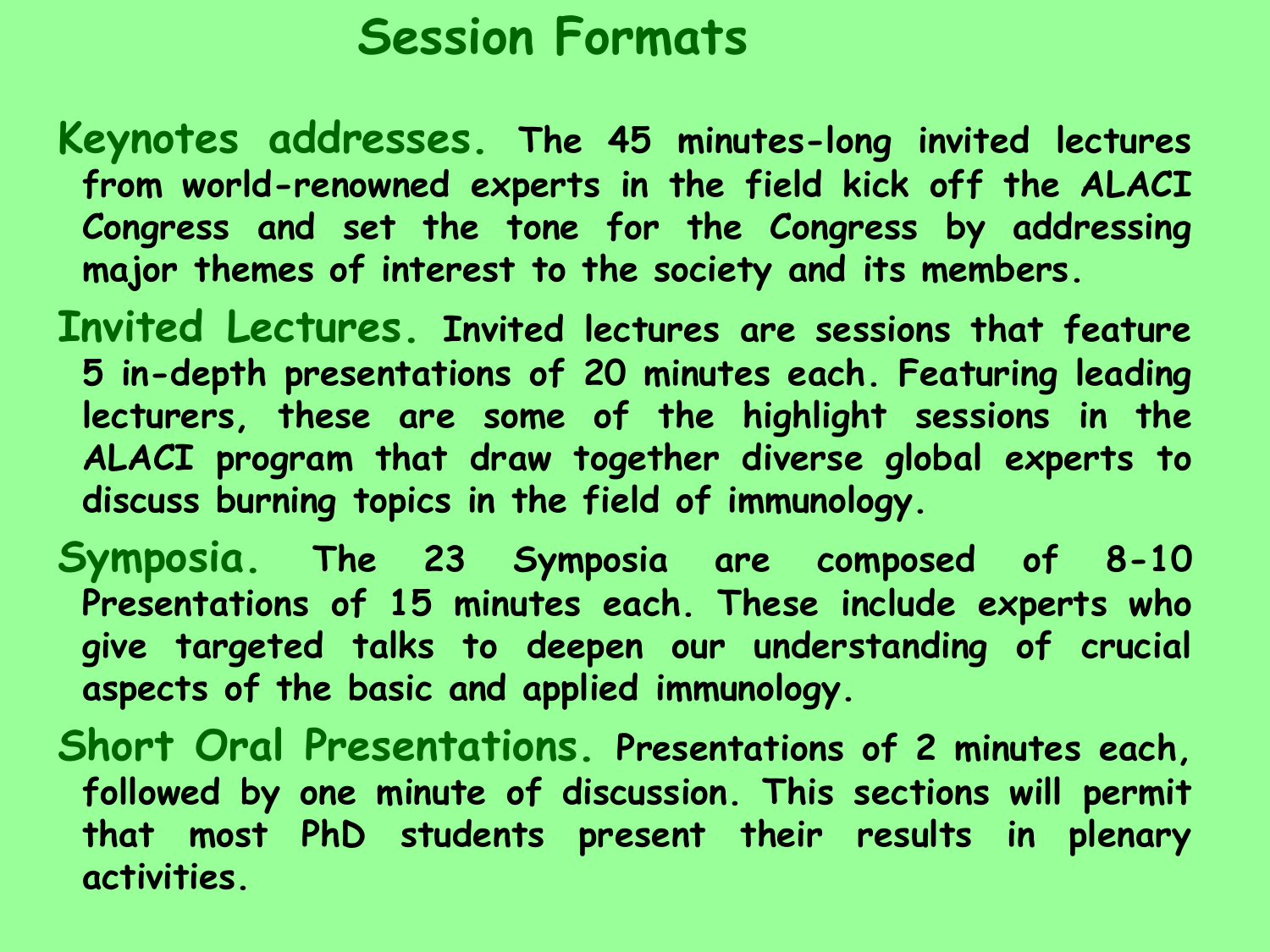| δaγ            | Program at a glance June 6 to 10, 2022                            |                        |                                 |                                                         |                                                   |                                                         |                         |                                                |                                        |            |            |                 |                 |  |
|----------------|-------------------------------------------------------------------|------------------------|---------------------------------|---------------------------------------------------------|---------------------------------------------------|---------------------------------------------------------|-------------------------|------------------------------------------------|----------------------------------------|------------|------------|-----------------|-----------------|--|
|                | Morning                                                           |                        |                                 | Afternoon                                               |                                                   |                                                         |                         |                                                | Night                                  |            |            |                 |                 |  |
| 5              | Arriving, transfer to Havana hotels, and visit to Havana old town |                        |                                 |                                                         |                                                   |                                                         |                         |                                                |                                        |            |            |                 |                 |  |
|                |                                                                   |                        |                                 |                                                         |                                                   |                                                         | 15:30                   |                                                | 17:30-19:00                            |            |            | 20:00-          |                 |  |
| 6              |                                                                   |                        |                                 |                                                         | Transfer to congress hotel venue and Registration |                                                         | <b>Opening Ceremony</b> |                                                | K <sub>2</sub><br>K1<br>K <sub>3</sub> |            |            |                 | Free            |  |
|                |                                                                   | <b>Invited Lecture</b> |                                 |                                                         | <b>Symposia</b>                                   |                                                         |                         | All                                            |                                        |            |            | <b>Students</b> |                 |  |
|                | $9:00 - 10:55$                                                    |                        |                                 |                                                         | 11:00-13:00                                       | 13                                                      | 14:30                   |                                                | 16:30                                  |            |            | $21:00 -$       |                 |  |
|                |                                                                   |                        | Immunodynamic, Int I            | Immunodeficiency, Int I<br><b>Innate Response Int I</b> |                                                   |                                                         | <b>Bars</b>             |                                                |                                        | Dinner     | <b>SOP</b> |                 |                 |  |
| $\overline{7}$ | Tissue Immunology, Int II                                         |                        |                                 | Mucosal Immunology, Int II                              |                                                   | Immunology & Art, Int                                   |                         | Interchange<br>Swimming Pool,<br>and<br>Beach, |                                        |            |            |                 | $+RT$<br>Poster |  |
|                | Immunoregulation, Int III                                         |                        |                                 | Immunoreproduction, Int<br>ш                            | Lunch                                             | Microbial outside Gut,<br>Int III                       |                         |                                                |                                        |            |            | <b>SOP</b>      |                 |  |
|                |                                                                   |                        |                                 | Lactancy, P & D, G                                      |                                                   | Autoimmunity, G                                         |                         |                                                |                                        |            | <b>SOP</b> |                 |                 |  |
|                | 6:30                                                              |                        | Viral Immunology,<br>Int I      |                                                         | Viral Immunology Int I                            |                                                         | COVIDa Int I            |                                                | 16:30-19:30                            |            |            |                 | <b>SOP</b>      |  |
|                | <b>ImmunoRace</b>                                                 | Tumour Immunology,     |                                 | Tumour Immunotherapy, Int                               | Lunch                                             | COVIDb Int II                                           |                         | Curse                                          |                                        | presidents |            |                 |                 |  |
| 8              |                                                                   | Int II                 |                                 | п                                                       |                                                   | COVID3 GI+II o Int                                      |                         |                                                |                                        |            | <b>SOP</b> | Poster          |                 |  |
|                |                                                                   |                        | <b>Bacterial &amp; Parasite</b> | <b>Bacterial &amp; Parasite</b><br>Immunology, Int III  | Ш                                                 |                                                         |                         |                                                | $\mathbf{v}$                           |            |            |                 |                 |  |
|                |                                                                   |                        | Immunology, Int III             |                                                         | Reserved, G                                       |                                                         | Interchange             |                                                | ALACT                                  | <b>SOP</b> |            |                 |                 |  |
|                |                                                                   |                        |                                 |                                                         | Immunoregulation & TT, G                          |                                                         |                         |                                                |                                        |            |            |                 |                 |  |
|                |                                                                   | Immunosenescence Int I |                                 | <b>Inflammation Int I</b>                               |                                                   | 15:00                                                   |                         | Course                                         |                                        |            | Party      |                 |                 |  |
| 9              | Adjuvants & Vaccines Int<br>п                                     |                        |                                 | Reserved, Int II                                        | Lunch                                             | <b>Cuban Society</b><br>Assambly, Int I<br>ALACI, GA, G |                         |                                                |                                        |            |            |                 |                 |  |
|                | <b>ImmunoAllergy Int III</b>                                      |                        |                                 | Allergy Immunotherapy Int<br>ш                          |                                                   |                                                         |                         | <b>Interchange</b>                             |                                        |            |            |                 |                 |  |
|                |                                                                   |                        |                                 | Societies+CM+Partner, G                                 |                                                   |                                                         |                         |                                                |                                        |            |            |                 |                 |  |
|                | $9:00 - 9:45$                                                     |                        |                                 | $10:30-$                                                |                                                   |                                                         |                         |                                                |                                        |            |            |                 |                 |  |
| 10             | K5<br>K4                                                          |                        |                                 | <b>Closing Ceremony</b>                                 | Lunch                                             | 14:00 Return to Havana/Airport                          |                         |                                                |                                        |            |            |                 |                 |  |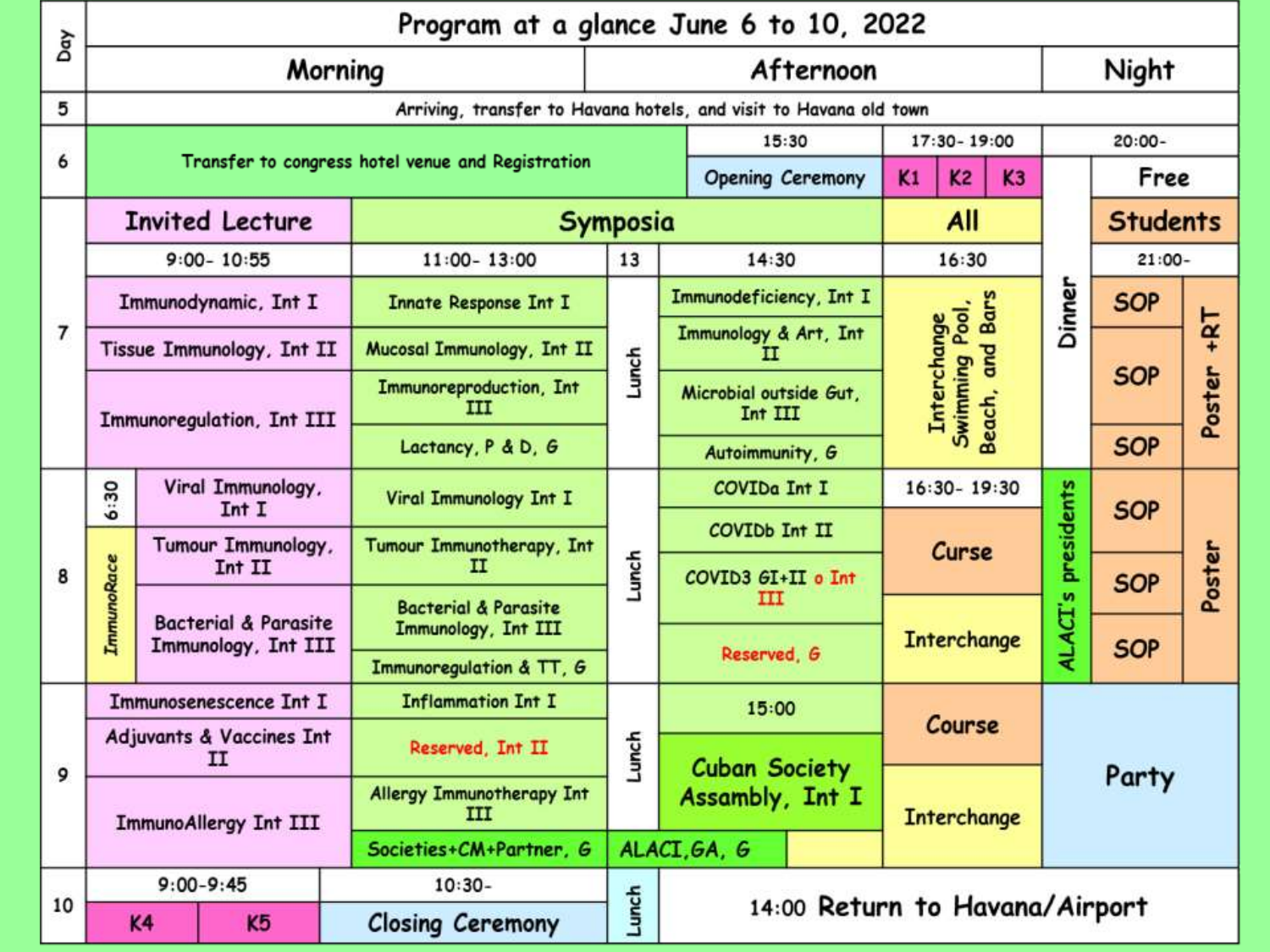# **Registration (USD)**

| <b>Companies</b>                | 450 |
|---------------------------------|-----|
| Non-ALACI's members             | 400 |
| <b>Oversea ALACTs members</b>   | 350 |
| Oversea Non-ALACI's Students    | 300 |
| <b>Oversea ALACI's Students</b> | 250 |
| <b>Accompanying persons</b>     | 80  |

**Considering the epidemic and bad economic situations the Organizing Committee is studing the possibility of Online Registration at a reduce cost of 100 USD. This will be a non-synchronic possibility with access to al presentations**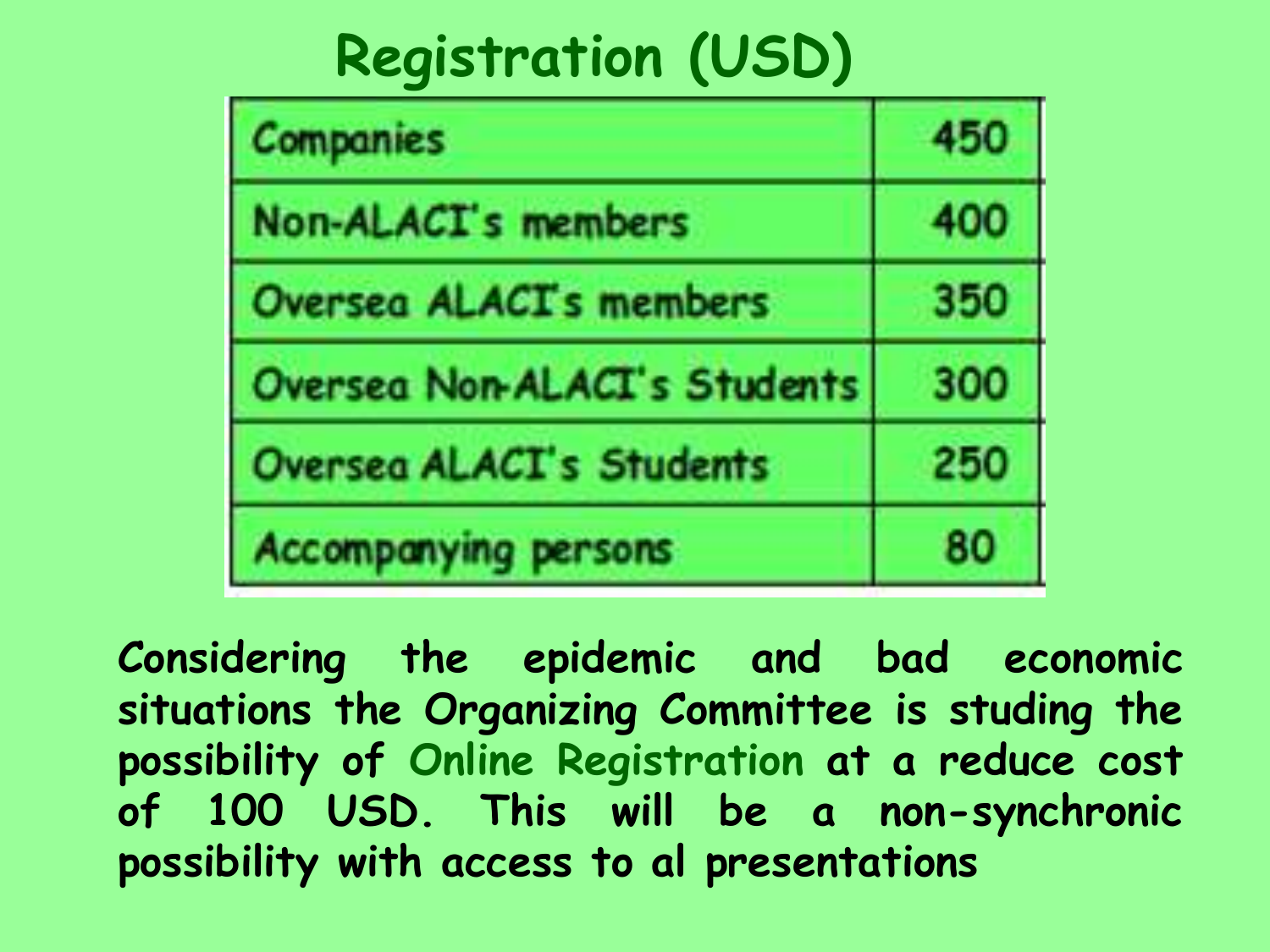

**Melia International Varadero is an all-inclusive 5 stars Hotel and will be the venue of ALACI22**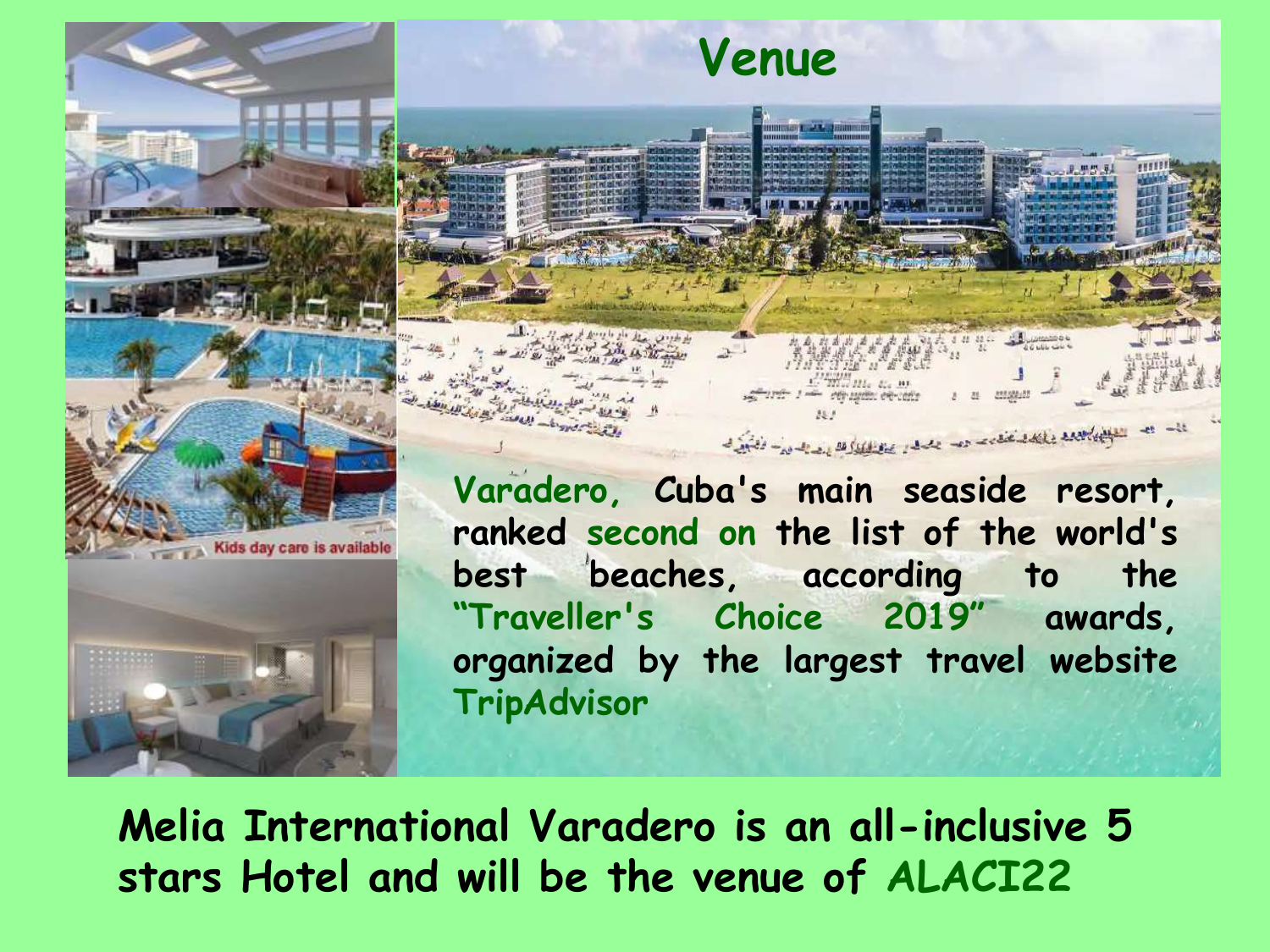|             |     | Varadero AI           |                 |         | Harana CP |               |        |  |  |
|-------------|-----|-----------------------|-----------------|---------|-----------|---------------|--------|--|--|
| Lodging     |     | <b>ROOM</b><br>by day | 5<br><b>MIV</b> | Solyman | Central   | Hab.<br>Libre | Vedado |  |  |
|             |     | Si ng le              | 172             | 86      | 143       | 122           | 65     |  |  |
|             |     | Double                | 122             | 70      | 110       | 76            | 45     |  |  |
| Pax by room | SGL | <b>DBL</b>            | Triple          |         | Prices    |               |        |  |  |
|             |     |                       |                 |         |           |               |        |  |  |

Adult Infant Free 1 2 з child 50%  $1 \quad 0$ Infant <2 years old  $\mathbf{1}$ 1 As adult child  $\,$  2  $\,$  $\overline{2}$ - 11 Children  $22.812$  $\bullet$  $3^{\prime\prime}$  adult  $-15%$ 

**High level and Triple rooms available.AI, all-inclusive; CP, only breakfast; MIV, Melia International Varadero. One night before and after the meeting is recommended. Registration discount for delegates coming with family (10%) and woman (5%).**